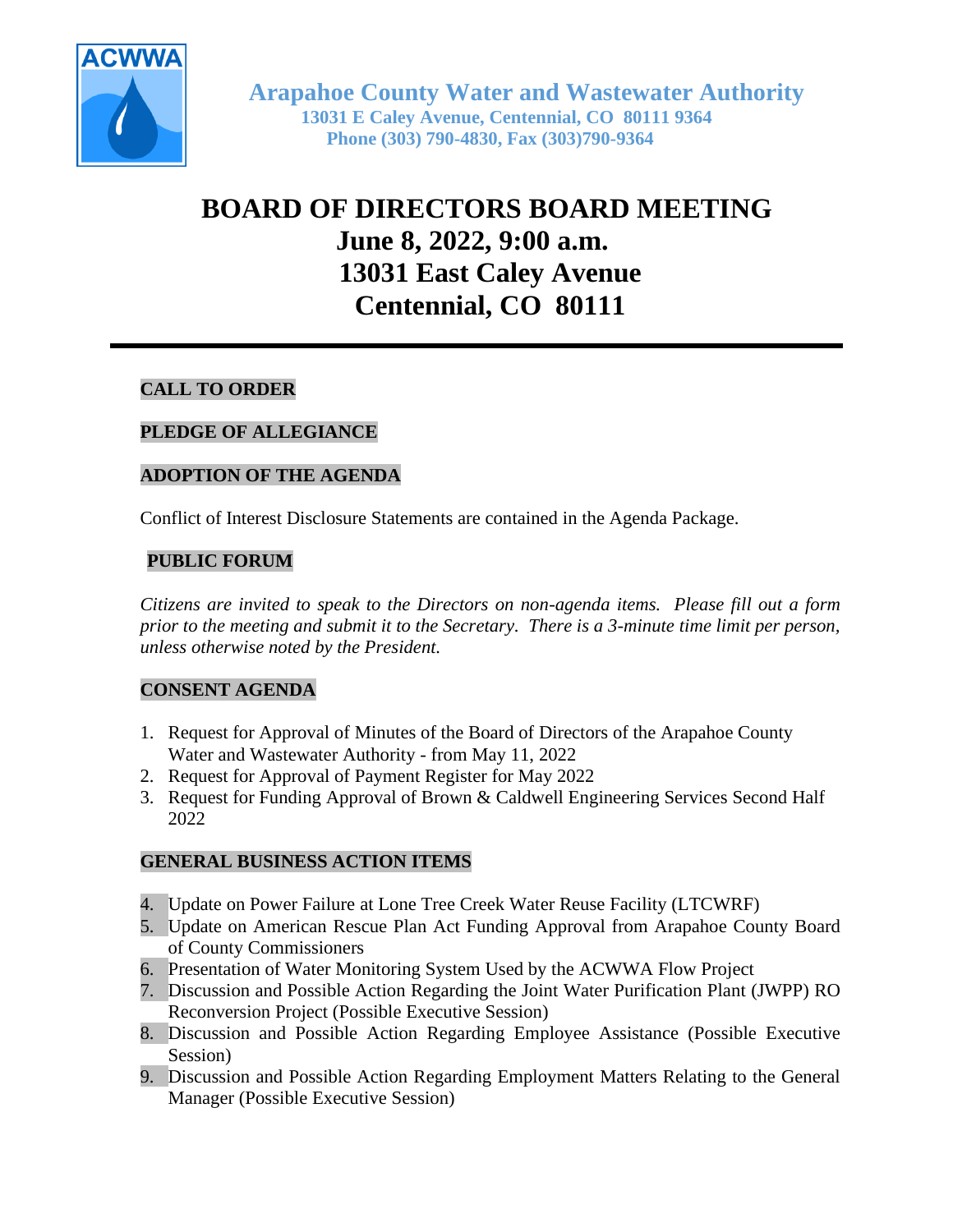# **REPORTS**

- 10. General Managers Report to the Board of Directors
- 11. Finance and Administration Report
	- A. Financials
- 12. Legal Report
- 13. Updates
	- A. Projects Updates
	- B. Dashboards
	- C. Committee Updates
		- i. PWRCP
		- ii. Personnel Committee
	- D. Development
	- E. Investments

## **ADJOURNMENT**

Next Regular Board Meeting Scheduled for July 13, 2022